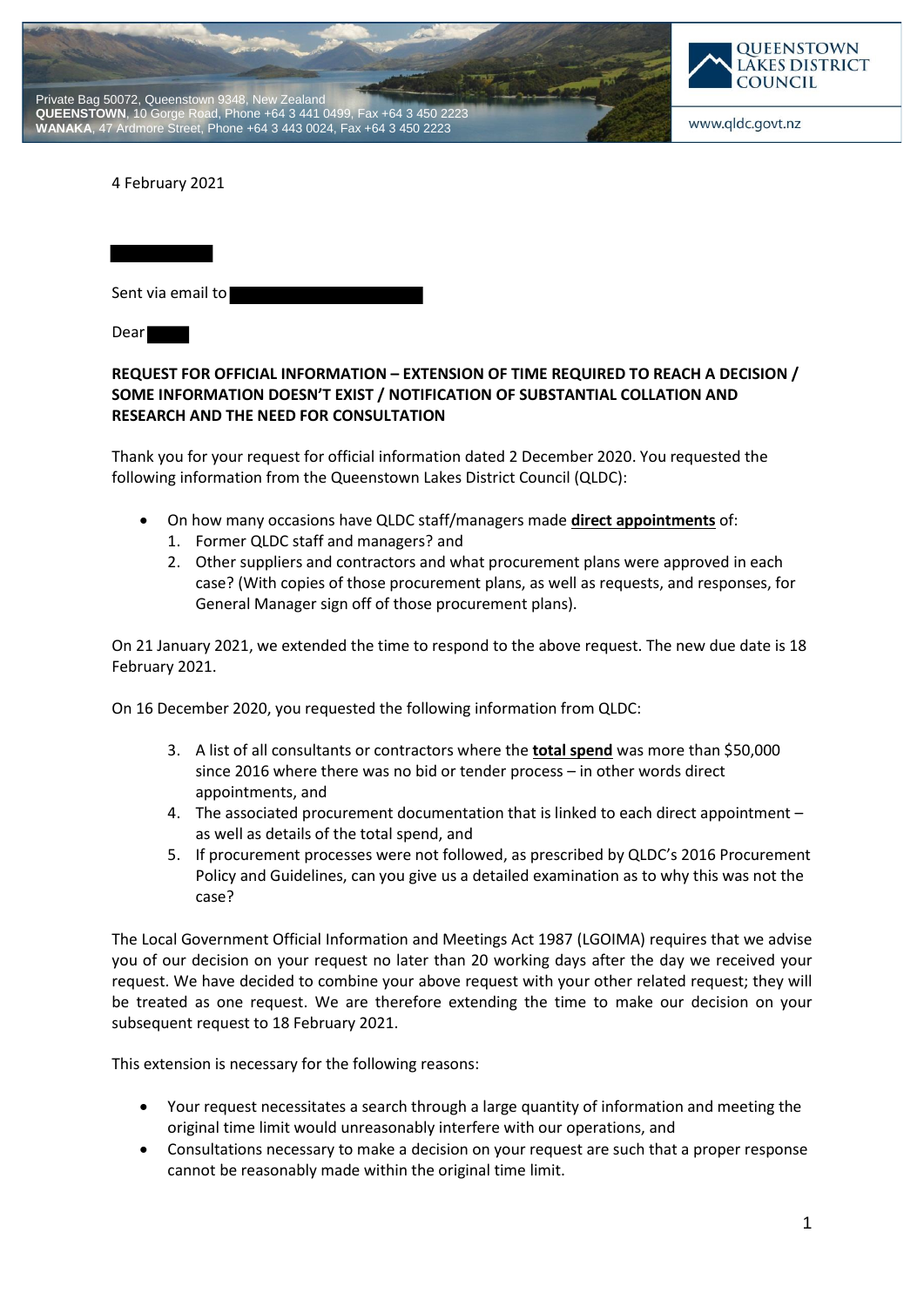A partial response to this combined information request is detailed below.

# **QLDC response**

*On how many occasions have QLDC staff/managers made direct appointments of:*

*1. Former QLDC staff and managers?*

Note that in response to this request we have assumed that you are referring to direct appointments of contractors or consultants, not employed positions at QLDC.

We are unable to answer this part of your request because the data you have requested does not exist. When staff procure work from contractors or consultants, data is not captured on whether or not the contractor or consultant (or staff working for the contractor or consultant), worked for QLDC at some point during their career. We therefore need to decline this part of your request under section 17(e) of the LGOIMA. Section 17(e) of the LGOIMA provides that requests for information may be refused if the document alleged to contain the information requested does not exist. This applies in this case.

Note that we do have a policy on engaging former employees as contractors, to ensure that conflicts of interest are avoided. See the link below. General Manger sign-off is required if a past employee were to be hired within six months of their employment ending with QLDC.

## Engagement of Contractors and Consultants policy

*2. Other suppliers and contractors and what procurement plans were approved in each case? (With copies of those procurement plans, as well as requests, and responses, for General Manager sign off of those procurement plans).*

We extended the time to respond to your request, so we could sufficiently explore whether or not we could answer this part of your request. Information has been sourced from both our Finance team and our Records Management team to determine the number of QLDC's suppliers and contractors, over the past four plus years. After doing this research and consulting with necessary staff, it has been determined that QLDC procures hundreds of suppliers and contractors annually, and if we were to identify which had been 'directly appointed', a manual task would need to be undertaken to match procurement plans with financial lists of contractors / suppliers. This would be an administrative burden for all involved.

We therefore need, at this stage, to decline this part of your request in accordance with section 17(f) of the LGOIMA; the information requested cannot be made available without substantial collation or research.

We must consider consulting with requesters, if we decide to decline a request, or part of a request, under section 17(f) of the LGOIMA. We are therefore writing this letter, two weeks prior to our extended due date of 18 February 2021, to enable sufficient consultation time. We ask that you reconsider this part of your request, by attempting to remove the administrative barrier that has been discussed above. Being more specific as to the exact information that you seek, may enable us to respond to your request. Please get back to us as soon as you can, so that we have sufficient time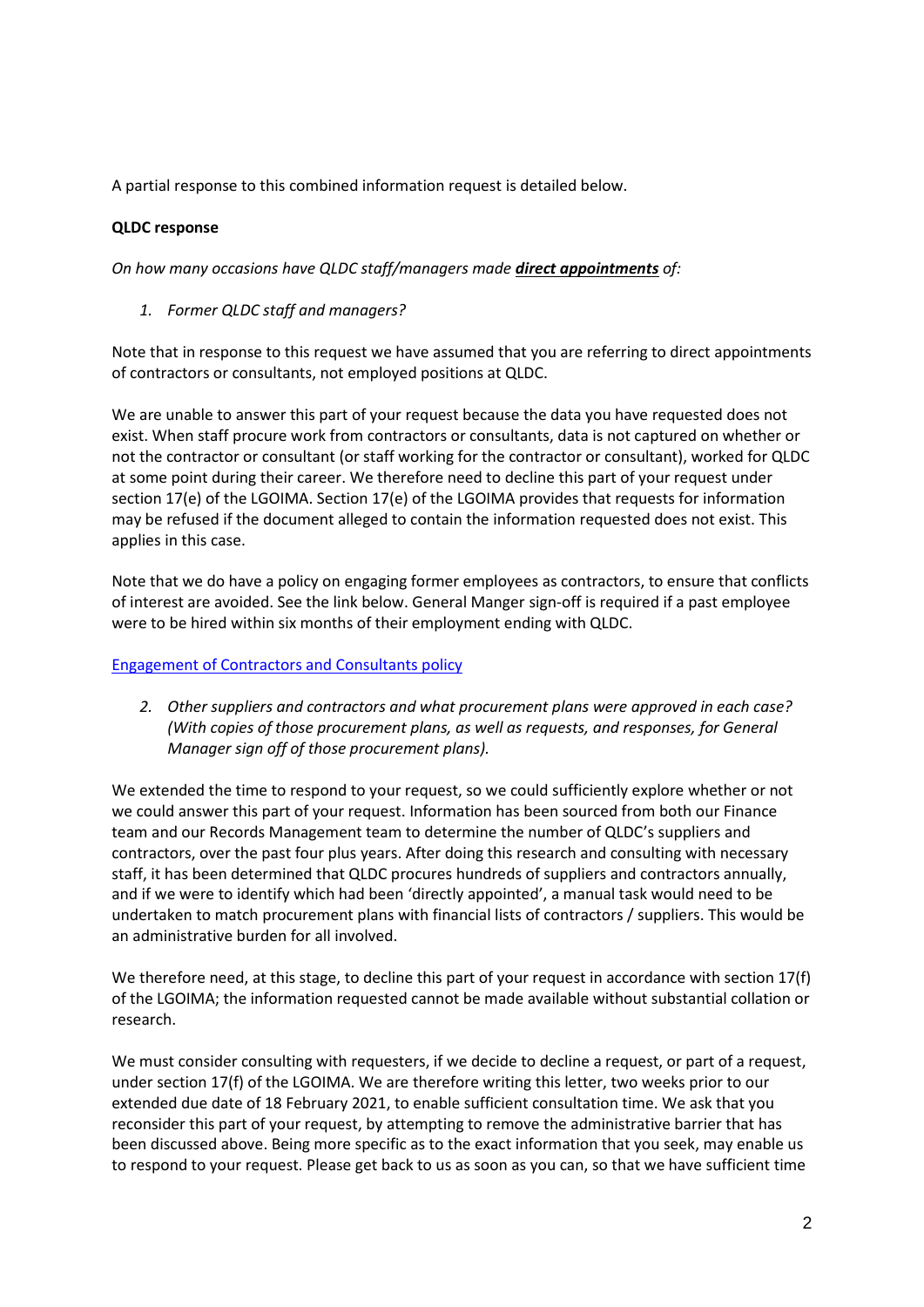to address any subsequent request you may have. We will aim to respond to you by 18 February 2021.

*3. A list of all consultants or contractors where the total spend was more than \$50,000 since 2016 where there was no bid or tender process – in other words direct appointments.*

For this question, we are extending the time to respond to enable further conversations with relevant staff, and conduct further research, on the viability of answering this question. We have sought from our Finance team, a list of suppliers / contractors where the total annual spend was more than \$50,000. From 1 July 2016 till now, there have been some 555 vendors where the spending was more than \$50,000 (GST excluded). Within this, there were then 1,126 purchase order numbers that were greater than \$50,000. Like in question two, to then determine which of these contracts were 'direct appointments', a manual task would need to be undertaken, like that described above. We therefore need to, at this stage, to decline this part of your request under section 17(f) of the LGOIMA. We ask that you consider being more specific in your question, so we can more readily collate the information sought.

Note we acknowledge that your question is referring to contracts where the total spend was more than \$50,000 over the period since 2016. We have at this stage only looked at contracts where the annual spend was more than \$50,000, as this will alone give you an idea of the amount of information you have requested.

*4.* The associated procurement documentation that is linked to each direct appointment – as *well as details of the total spend.*

This question cannot be answered without first responding to question three. We'll wait to respond to this part of your request, once we've heard back from you regarding our consultation queries above.

*5. If procurement processes were not followed, as prescribed by QLDC's 2016 Procurement Policy and Guidelines, can you give us a detailed examination as to why this was not the case?*

We will respond to this question when we respond properly to all of the questions detailed above.

#### **Commercial sensitivity concerns**

We would like to notify you, and be transparent with you, about some commercial sensitivity concerns that we have surrounding the release of information that you may seek, in relation to specific suppliers and the work they have conducted for QLDC.

Our concern has arisen in light of the previous use, by you, of official information relating to the company ZQN.7 Limited. Some information released to you, has been used in a way that arguably impacts the reputation of the staff who work for ZQN.7 Limited, and the company itself. For this reason, we will be cautious going forward regarding the release of any information that relates to a specific company of interest to you.

The first step we will take, if you do require information on a particular supplier, will be to contact the supplier of which you seek information on and notify them of the specific information that has been sought. In the first instance, we will keep the identity of the requester confidential, however, in